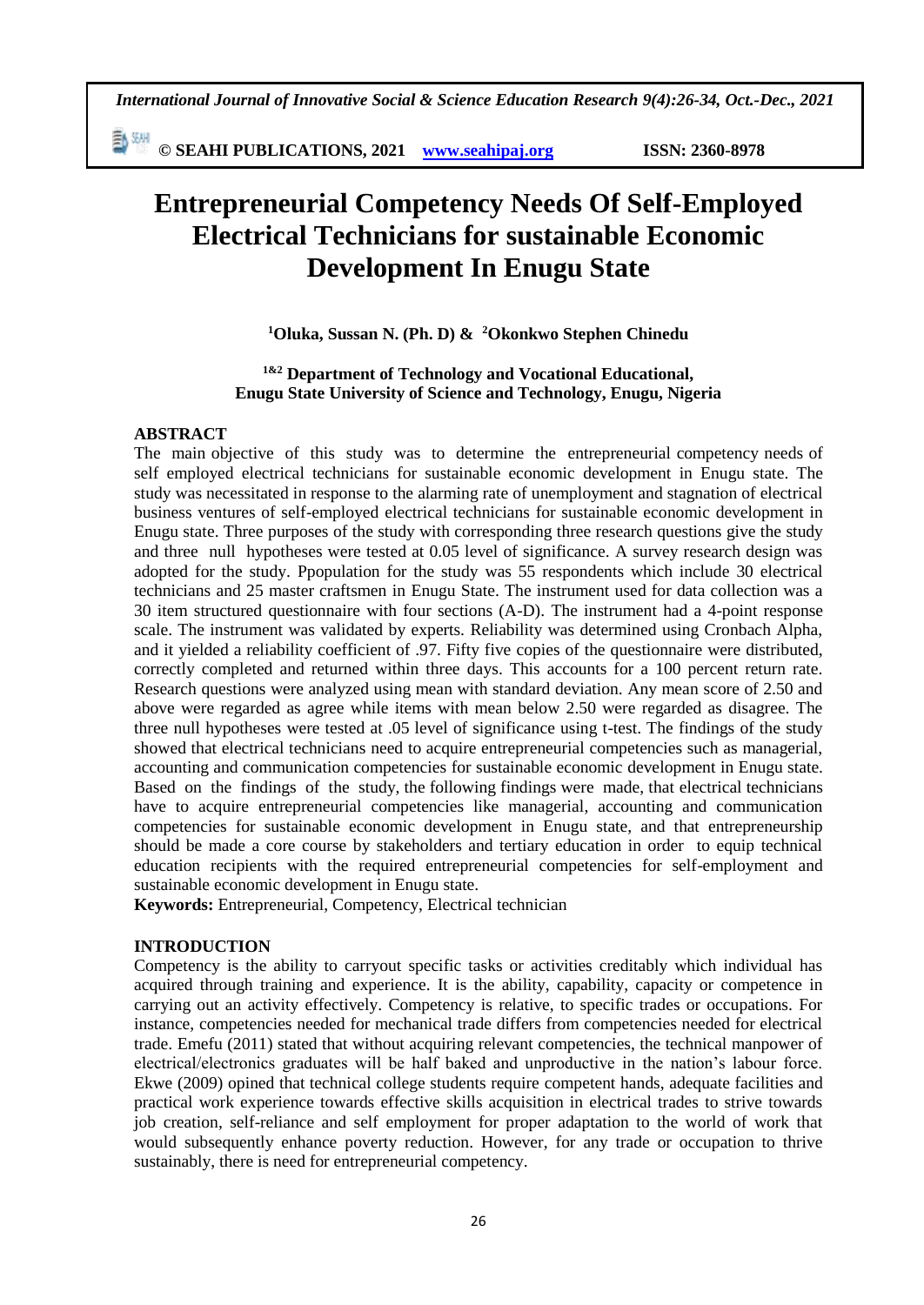Entrepreneurial Competencies are underlying characteristics such as generic and specific knowledge, motives, traits, self-images, social roles, and skills which result in venture birth, survival, and/or growth. According to Siwan (2019), entrepreneurial competencies are seen as important to business growth and success. Siwan further stated that entrepreneurial competencies have a key advantage in the inapplicability by individuals in a specific trade to a wide range of situations.

This makes it easier to define the core competencies to build a team of people in the trade. The competencies of an entrepreneur are important, few start-ups are comprised one-person, teams or others. Leonora (2016) noted that in order to outline the attitude and behavior of entrepreneurs, a set of qualities has been created and developed by a behavioral scientist and is collectively called Personal Entrepreneurial Competencies (PEC's). McClelland (2012), in his research, categorized 14 personal entrepreneurial competencies(achievement cluster, opportunity seeking, commitment to work, persistence, risk taking, demand for efficiency, planning cluster, goal seeking, information seeking, systematic planning & monitoring, power cluster, persuasion & networking, selfconfidence and overall competencies) which characterized the behavior of a successful entrepreneur. Leonora further noted that the study also found that the PEC surpasses both culture and continent. A lot of studies have been made to characterize entrepreneurial competencies and even though there is no particular set of traits that can assure success, some identified behaviors or competencies are found common in most successful entrepreneurs. A well-known research on human behavior is done by McClelland and McBer(2018) and is able to identify 10 behavioral patterns grouped into three general clusters: the achievement, planning, and power clusters.

The entrepreneurial qualities, also known as the Personal Entrepreneurial Competencies (PECs) are classified as follows: (1) Opportunity Seeking, (2) Persistence, (3) Commitment to Work Contract, (4) Risk-taking, (5) Demand for Efficiency and Quality, (6) Goal Setting, (7) Information Seeking, (8) Systematic Planning and Monitoring, (9) Persuasion and Networking, (10) Self-Confidence. These PEC's are considered correlated to entrepreneurial skills. PEC's are transformed into actions by individuals and do not remain as mere passive traits. Most of these individuals are self employed. Mbah (2016) defined self-employment as the state of working for oneself rather than an employer. Self employed electrical technicians are the technicians that established their own enterprises dealing with electrical repairs, installations and maintenance. With these skills, they will contribute sustainable economic development.

Eli (2017) states that sustainable economic development is the investment in business, social, built, and natural environments that creates increasing prosperity for all, now and into the future. For electrical technician; electrical installations, maintenance, appliance repairs and instrument mechanics are sustainable economic development. For the technicians to contribute to economic development, people need to know them. Wim (2015) states that self employed technicians need entrepreneurial competencies for them to sell what they do to those interested in them. Electrical technicians will have to market that skills because they works for themselves.

Moses (2017) noted that entrepreneurial competencies are set of competencies required by an individual or an entrepreneur for the successful establishment, smooth running and sustainability of any business. Moses further noted that entrepreneurial competencies are the skills necessary for an entrepreneur to venture into an enterprise, organize and manage an enterprise ably and competently. Entrepreneurial competencies are the skills necessary for an entrepreneur to venture into an enterprise organize and manage an enterprise ably and competently thereby realizing the goals for which the enterprise was established. Moses (2017) further noted that entrepreneurial competencies help an entrepreneur to successfully venture into an enterprise. Moses however grouped entrepreneurial competencies into three as. Follows; behavioral competencies, enterprise launching competencies and enterprise managing competencies. He further enumerated entrepreneurial specific competencies to include; Initiative, systematic planning, creativity and innovation, risk taking and risk management, problem solving, persistence, quality performance, information management, persuasion and influencing abilities.

Onoh (2013), in Onoh & Moses (2015), stated that entrepreneurial competencies demanded for the establishment of a small scale and medium enterprises includes: Technical competence, which deals with intimate knowledge of physical products, job skills, manufacturing process and so on; System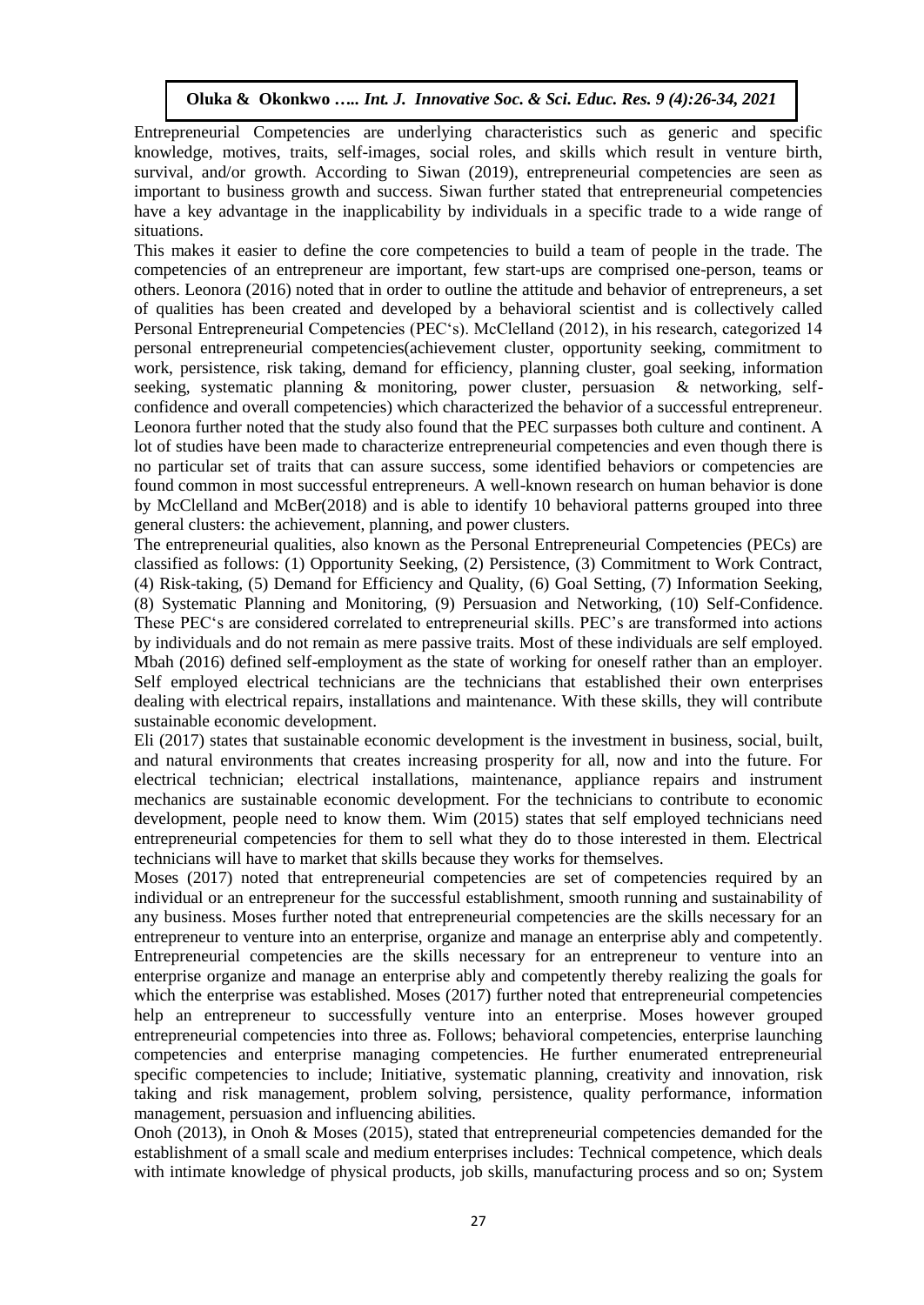competence which refers to having the ability to be planners and organizers, to exhibit skills in fixing all the pieces of the desired components of the business together in order to move the enterprise forward to the desired future and; Interpersonal competence which includes such role traits as accounting skills, marketing skills, communication skills and public relation skills.

Gana (2007) in Onoh & Moses (2015) also stated that entrepreneurial competencies include technical, managerial, financial, marketing and communication competencies. However, Onoh& Moses (2015) in their view noted that entrepreneurial competencies are necessary for the success of any business venture. The authors reiterated that an entrepreneurial competency necessary for the establishment of any enterprise includes technical, managerial and interpersonal competencies. Technical competencies are those competencies necessary for the accomplishment of a specific task (Onoh& Moses, 2015). For the establishment and smooth running of a small scale and medium enterprise, there are certain tasks involved. For which technical competencies are necessary. Without technical competencies, the objective of an enterprise may be difficult to manage (Onoh  $\&$ Moses, 2015).

Managerial competencies are needed for effective management of a small scale and medium enterprise. Managerial competencies are the tactics for effective management of human and material inputs in order to enhance or achieve maximum output in an organization (Onoh & Moses, 2015). Human and material inputs in an enterprise can only be affectively managed for poverty reduction with managerial competencies in conjunction with the help of interpersonal competencies.

Interpersonal competencies are those competencies necessary for effective communication and public relations. It include; abilities to market goods and services as rendered by the enterprise. It also involves accounting ability, which deals with day to day financial inputs and outputs in the small scale and medium enterprise. The aforementioned entrepreneurial competencies are required of electrical technicians in Enugu state for sustainable economic development.These competencies will be obtained in schools, colleges, skill acquisition centres, or institutions with entrepreneurial curriculum

Enugu State is one of the States in the Eastern part of Nigeria. The state shares borders with [Abia](https://en.wikipedia.org/wiki/Abia_State)  [State](https://en.wikipedia.org/wiki/Abia_State) and [Imo State](https://en.wikipedia.org/wiki/Imo_State) to the South, [Ebonyi State](https://en.wikipedia.org/wiki/Ebonyi_State) to the East, [Kogi State](https://en.wikipedia.org/wiki/Kogi_State) to the Northwest an[d Anambra](https://en.wikipedia.org/wiki/Anambra_State)  [State](https://en.wikipedia.org/wiki/Anambra_State) to the West. The name of the state was derived from its capital city, Enugu. The state has so many electrical ventures which are owned by electrical technicians and craftsmen.

Electrical technicians are trained professionals who are skilled in design, building installations and maintenance of electrical devices and equipment. Electrical technicians are graduates of polytechnics (that is National Diploma holders from polytechnics). Rajaraman (2018) state that people with personal entrepreneurial competencies survive better in business than people without it.

## **Statement of the Problem**

Enugu State has several enterprise ventures owned by electrical technicians. However, the growth of these enterprise ventures is sluggish, with little or no seen sustainable economic development amongst the owners of these enterprise ventures. Akpomi (2009) pointed out that electrical installation and maintenance work taught in schools using theoretical method with less practical skills does not encourage acquisition of skills, attitudes or entrepreneurial behavior in students. It therefore means that the technical competencies such as electrical installation competencies, maintenance competencies, troubleshooting competencies, safety competencies, repair competencies etc as acquired by the electrical technicians are not enough for the establishment and smooth operation of an electrical venture for sustainable economic development. This could also imply deficiency of entrepreneurial competencies on the part of the electrical technicians, which has further resulted to some failed electrical ventures as a result of the electrical technician's inability to sustainably manage these ventures, hence the high rate of unemployment in the State. On this background, the need arose to determine the entrepreneurial competency needs of self employed electrical technicians for sustainable economic development in Enugu State. The main purpose of this study was to determine the entrepreneurial competency needs of self employed electrical technicians for sustainable economic development in Enugu state. Specifically, the study sought to determine the;

1. managerial competency needs of self employed electricaltechnicians for sustainable economic development in Enugu state.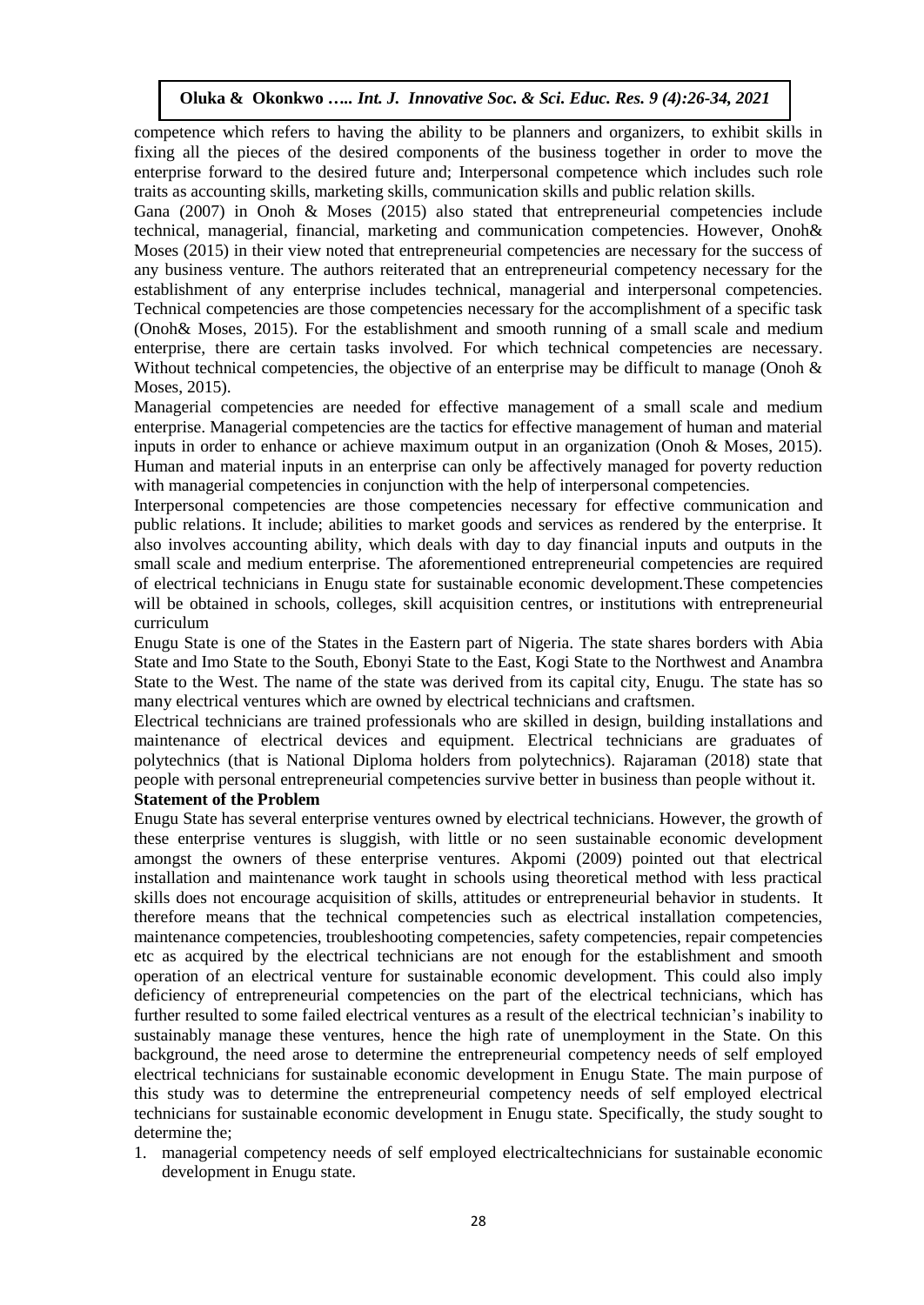- 2. accounting competency needs of self employed electrical technicians for sustainable economic development in Enugu state.
- 3. communication competency needs of self employed electrical technicians for sustainable economic development in Enugu state.

# **Research Questions**

The following research questions guided the study:

- 1. What are the managerial competency needs of self employed electrical technicians for sustainable economic development in Enugu State.
- 2. What are the accounting competency needs of self employed electrical technicians for sustainable economic development in Enugu State.
- 3. What are communication competency needs of self-employed electrical technicians for sustainable economic development in Enugu State.

## **Hypotheses**

The following null hypotheses were tested at 0.05 level of significance ;

- 1. There is no significant deference between the mean responses of electrical technicians and electrical master craftsmen on managerial competency needs of self-employed electrical technicians for sustainable economic development in Enugu state.
- 2. There is no significant deference between the mean responses of electrical technicians and electrical master craftsmen on accounting competency needs of self-employed electrical technicians for sustainable economic development in Enugu state.
- 3. .There is no significant deference between the mean responses of electrical technicians and electrical master craftsmen on communication competency needs of self-employed electrical technicians for sustainable economic development in Enugu state

## **METHODS**

The study adopted a descriptive Survey research design. This was because the study collected and analyzed data from electrical technicians and master craftsmen in Enugu State. Alio (2008) defined descriptive survey research design as one in which a group of people or items are studied by collecting and analyzing data from only a few people or items considered to be a representative of the entire group, or by collecting and analyzing data from the entire people or items. The area of the study was Enugu state. The instrument used for data collection was a 30 item structured questionnaire. The instrument had a 4-point response scale with response categories of Strongly Agree (4), Agree (3), Disagree (2), Strongly Disagree (1). The instrument was validated by three experts, two experts from Department of Technology and Vocational Education, and one Measurement and Evaluation, Department of Science Education, all from the Faculty of Education, Enugu State University of Science and Technology, ESUT, Enugu. Reliability was determined using Cronbach Alpha, and it yielded a reliability coefficient of .97. The population for the study consists of 55 respondents, which include 30 electrical technicians and 25 master craftsmen in Enugu State. There was no sampling as a result of the relatively manageable size of the population. Fifty five copies of the questionnaire were distributed, correctly completed and returned within three days. This accounts for a 100 percent return rate. The research questions were analyzed using mean and standard deviations. Any mean score of 2.50 and above were regarded as agree while items with mean below 2.50 were regarded as disagree. The three null hypotheses were tested at .05 level of significance using t-test. It was decided that if the t-calculated is equal to or greater than the t-table at 0.05 level of significance, the null hypotheses is rejected, otherwise it will not be rejected.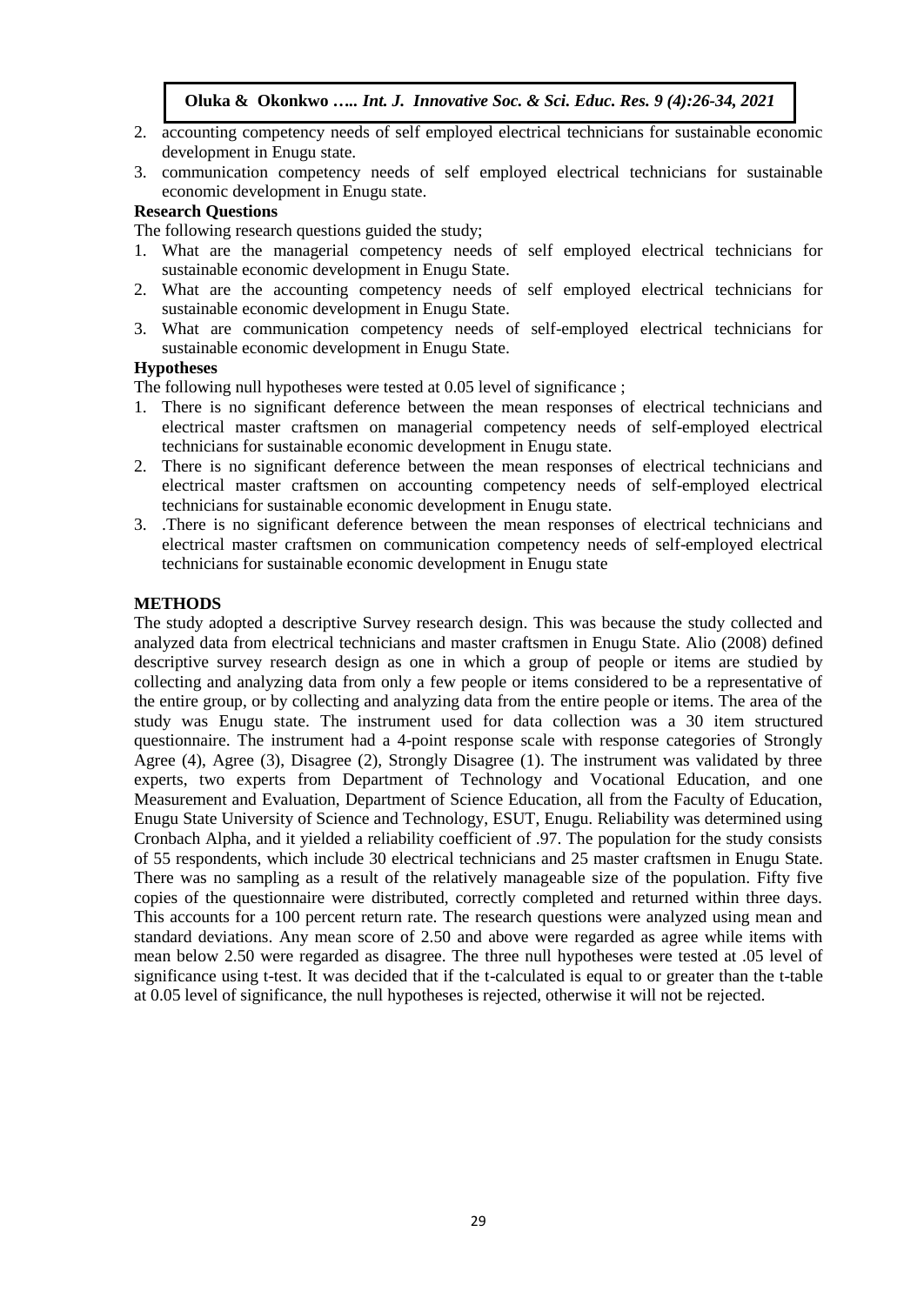### **RESULTS**

The result analyses of the study were presented in tables according to the research questions that guided the study and the hypotheses tested for the study at 0.05 level of significance.

**Research Question 1:** *What are managerial competency needs of self employed electrical technicians for sustainable economic development in Enugu State?*

**Table 1:** Mean  $(\bar{x})$  scores and standard deviation ratingson the responses of electrical **technicians and electrical master craftsmen on managerial competency needs of self-employed electrical technicians for sustainable economic development in Enugu state.**

| S/ | <b>Managerial Competency needs of electrical</b> |                         | <b>Technician</b> | <b>Master</b>           |           | <b>Overall</b>          |           | <b>Decisi</b> |
|----|--------------------------------------------------|-------------------------|-------------------|-------------------------|-----------|-------------------------|-----------|---------------|
| N  | technicians include the ability to;              | s(30)                   |                   | <b>Craftsmen</b>        |           |                         |           | on            |
|    |                                                  |                         |                   | (25)                    |           |                         |           |               |
|    |                                                  | $\overline{\mathbf{x}}$ | <b>SD</b>         | $\overline{\mathbf{x}}$ | <b>SD</b> | $\overline{\mathbf{x}}$ | <b>SD</b> |               |
|    | manage human and material resources in the       | 3.03                    | 1.11              | 3.30                    | 1.01      | 3.12                    | 1.10      | Agree         |
|    | business                                         |                         |                   |                         |           |                         |           |               |
| 2  | organize ideas and concepts related to the trade | 3.40                    | 0.90              | 3.23                    | 0.93      | 3.32                    | 0.88      | Agree         |
| 3  | accommodate and plan for changes in technology   | 3.32                    | 0.96              | 3.11                    | 1.22      | 3.33                    | 1.08      | Agree         |
| 4  | Skills in time management                        | 2.82                    | 1.03              | 2.89                    | 1.17      | 2.85                    | 1.04      | Agree         |
| 5  | use feedback from customers<br>and clients for   | 3.02                    | 1.13              | 3.42                    | 1.01      | 3.25                    | 1.03      | Agree         |
|    | improved performance                             |                         |                   |                         |           |                         |           |               |
| 6  | plan for improvement of products and services    | 3.04                    | 1.05              | 3.30                    | 1.08      | 3.23                    | 1.07      | Agree         |
|    | plan for feasibility study for the business      | 3.24                    | 1.06              | 3.15                    | 0.90      | 3.32                    | 0.98      | Agree         |
| 8  | make plans for payment of workers                | 3.01                    | 1.05              | 3.12                    | 1.12      | 2.96                    | 1.27      | Agree         |
| 9  | Ability to make plans for recruitment            | 3.04                    | 1.06              | 3.01                    | 1.31      | 2.78                    | 1.14      | Agree         |
| 10 | organize daily activities in the trade           | 3.02                    | 1.04              | 3.13                    | 1.06      | 3.03                    | 1.12      | Agree         |
|    | <b>Cluster Mean and Standard Deviation</b>       | 3.09                    | 1.03              | 3.16                    | 1.22      | 2.78                    | 1.07      | Agree         |

Results in table 1 revealed that all the 10 items had their overall mean ratings ranging from 2.78 to 3.33 indicating that the respondents agree that ability to plan for feasibility study for the business, ability to use feedback from customers and clients for improved performance, and ability to plan for improvement of products and services among others are the managerial competencies needed by self-employed electrical technicians for sustainable economic development in Enugu state. The standard deviations scores also ranged from 0.88 to 1.14 indicating the homogeneity of opinions of the respondents.

#### **Hypotheses 1**

There is no significant deference between the mean responses of electrical technicians and electrical master craftsmen on managerial competency needs of self-employed electrical technicians for sustainable economic development in Enugu state.

|                                                                       | Table 2: t-test summary of analysis of significant deference between the mean responses of    |
|-----------------------------------------------------------------------|-----------------------------------------------------------------------------------------------|
|                                                                       | electrical technicians and electrical master craftsmen on managerial competency needs of self |
| employed electrical technicians for sustainable economic development. |                                                                                               |

| emproyed electrical technicians for sustainable economic development. |    |      |      |    |       |        |                     |  |  |  |
|-----------------------------------------------------------------------|----|------|------|----|-------|--------|---------------------|--|--|--|
| <b>Variables</b>                                                      |    |      |      |    | t-cal | t-crit | <b>Remark</b>       |  |  |  |
| <b>Electrical Technicians</b>                                         | 30 | 3.07 | 1.02 | 53 |       | 684    | Not.<br>Significant |  |  |  |
| Master Craftsmen                                                      |    | 3 በ7 | 1.03 |    |       |        |                     |  |  |  |

The data presented in Table 2 showed a computed t-value of 1.13 which indicated that t-calculated is less than t-critical value of 1.684, at 53 degree of freedom, hence the null hypothesis is not rejected. Electrical technicians and master craftsmen have uniform opinion on ability to accommodate and plan for changes in technology as managerial competency needs of self employed electrical technicians for sustainable economic developmentally in Enugu state. Their mean ratings are of no significant difference.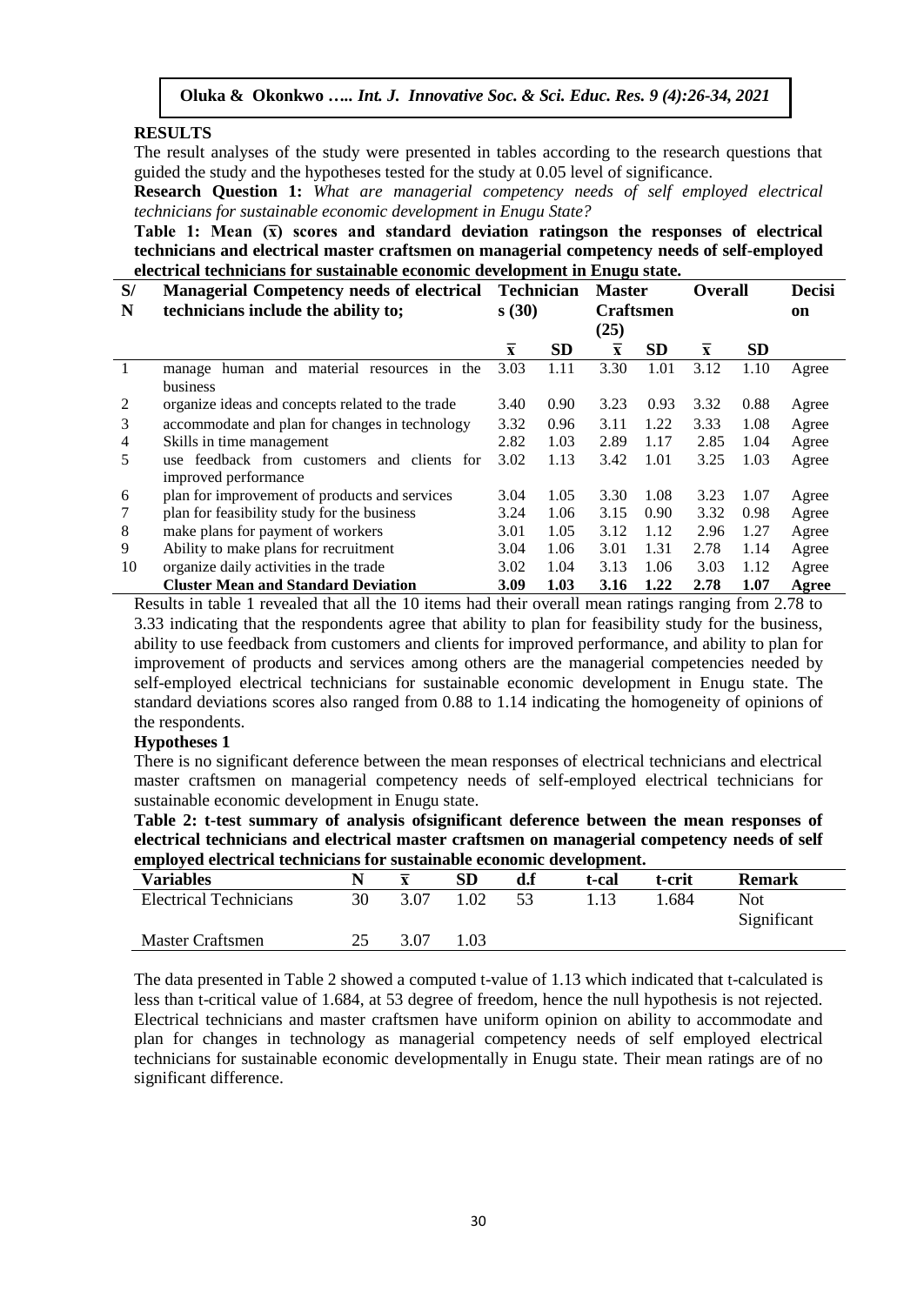**Research Question 2:** *What are the accounting competency needs of self employed electrical technicians for sustainable economic development in Enugu State?*

**Table 3: Mean responses and standard deviation ratings of electrical technicians and electrical master craftsmen on accounting competency needs of self employed electrical technicians for sustainable economic development.**

| S/N | Accounting<br>needed<br><b>Competencies</b><br>by<br><b>Electrical Technicians are ability to</b> | <b>Technicians</b><br>(30) |           | <b>Master</b><br>Craffsmen(25) |           | Overall |           | <b>Decision</b> |
|-----|---------------------------------------------------------------------------------------------------|----------------------------|-----------|--------------------------------|-----------|---------|-----------|-----------------|
|     |                                                                                                   | $\overline{\mathbf{x}}$    | <b>SD</b> | $\overline{\mathbf{x}}$        | <b>SD</b> | X       | <b>SD</b> |                 |
| 11  | keep daily, weekly and monthly records                                                            | 3.02                       | 1.02      | 3.30                           | 1.03      | 3.12    | 1.12      | Agree           |
| 12  | keep and financial statements.                                                                    | 3.42                       | 0.92      | 3.32                           | 0.98      | 3.23    | 0.92      | Agree           |
| 14  | knowledge of accounting principles                                                                | 2.80                       | 0.68      | 2.80                           | 0.66      | 2.80    | 0.67      | Agree           |
| 16  | control income and expenditure                                                                    | 3.30                       | 0.93      | 3.10                           | 0.90      | 3.20    | 0.92      | Agree           |
| 17  | audit financial information                                                                       | 3.10                       | 1.05      | 3.14                           | 0.92      | 3.32    | 0.98      | Agree           |
| 18  | analyze accounts and business plans                                                               | 3.11                       | 1.07      | 3.01                           | 1.12      | 2.96    | 1.27      | Agree           |
| 19  | prepare budgets, and business plans,                                                              | 3.04                       | 1.06      | 2.66                           | 1.31      | 2.78    | 1.14      | Agree           |
| 20  | financial forecasting and risk analysis                                                           | 2.89                       | 1.04      | 3.03                           | 1.06      | 3.01    | 1.15      | Agree           |
|     | <b>Cluster Mean/Standard Deviation</b>                                                            | 3.07                       | 1.02      | 3.07                           | 1.03      | 3.08    | 1.08      | Agree           |

Results in table 3 revealed that all the 10 items had their mean ratings ranging from 2.78 to 3.32 end monthly e ...<br>1.0 indicating that the respondents agree that ability to keep daily, weekly and monthly records, ability to keep financial statements, and ability to analyze figures among others are the accounting competenciesneeded by self-employed electrical technicians for sustainable economic development in Enugu state. The standard deviations also ranged from 0.92 to 1.15 indicating that the disparityhomogeneity in theopinions of the respondents is slim.

#### **Hypotheses 2**

There is no significant deference in the mean ratings of electrical technicians and electrical master craftsmen on accounting competency needs of self employed electrical technicians for sustainable economic developmentally in Enugu state.

**Table 4: Summary of t-test analysis of significant difference inthe mean ratings of electrical technicians and electrical master craftsmen on accounting competency needs of self-employed electrical technicians for sustainable economic development in Enugu state**

| electrical technicians for sustaniaste economic development in Linugu state |  |                 |     |    |       |        |                     |  |  |  |
|-----------------------------------------------------------------------------|--|-----------------|-----|----|-------|--------|---------------------|--|--|--|
| <b>Variables</b>                                                            |  |                 | SD. | df | t-cal | t-crit | <b>Remark</b>       |  |  |  |
| <b>Electrical Technicians</b>                                               |  | 30 3.14 1.06 53 |     |    | 111   | 1 684  | Not.<br>Significant |  |  |  |
| Master craftsmen                                                            |  | 25 3.22 1.04    |     |    |       |        |                     |  |  |  |

The result of the data presented in **t**able 4 showed a computed t-value of 1.11 which indicated that tcalculated is less than t-critical value of 1.684 at 53 degree of freedom, hence the null hypothesis is not rejected. Electrical technicians and master craftsmen have uniform opinions on ability to audit financial information, ability to analyze figures, and ability to keep financial statements and they are regarded among others as accounting competenciesneeded by self-employed electrical technicians for sustainable economic developmentally in Enugu state. The mean ratings have no significant difference, therefore the null hypotheses was not rejected.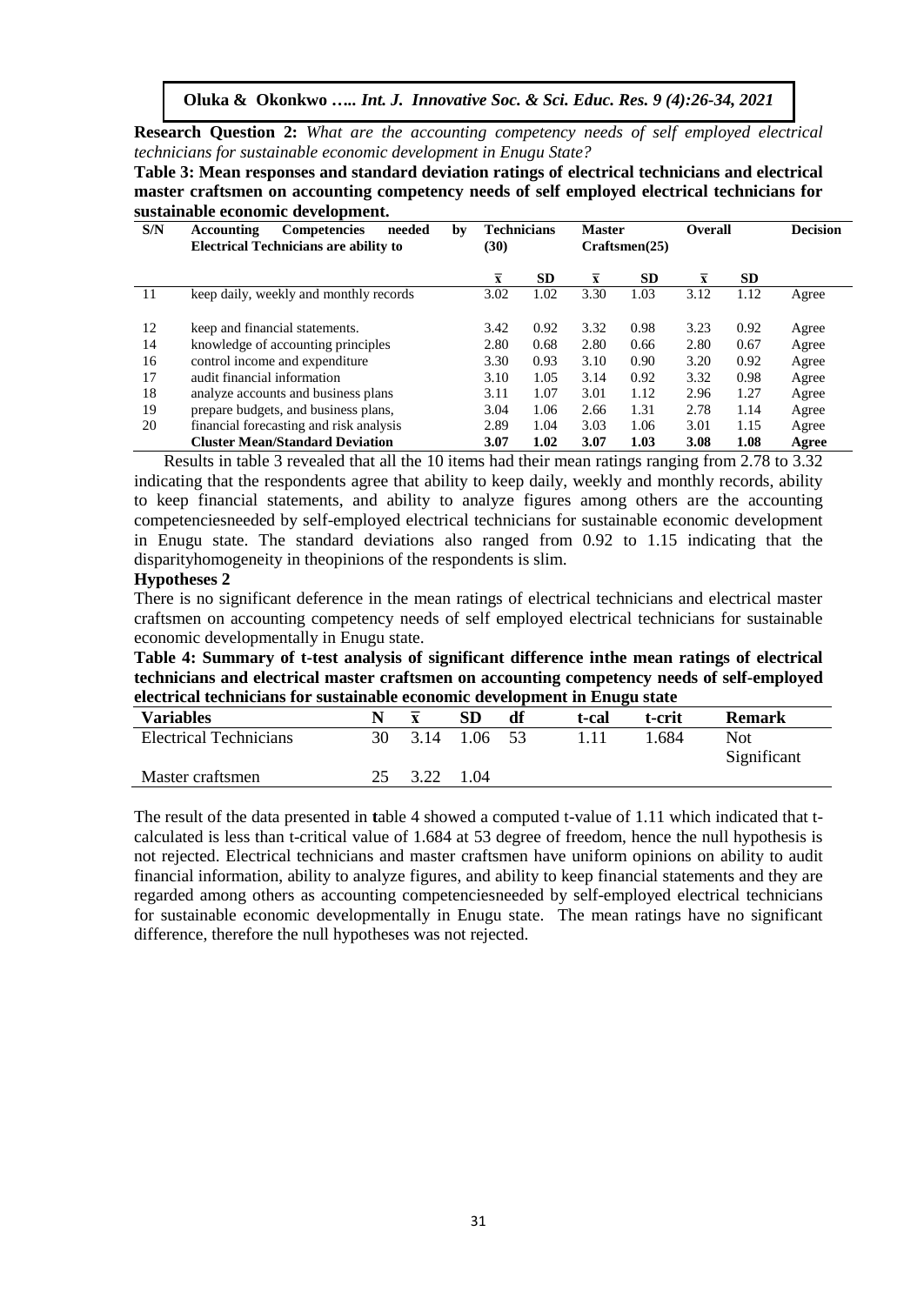**Research Question 3:** *What are the communication competency needs of self employed electrical technicians for sustainable economic development in Enugu State?*

**Table 5: Mean responses and standard deviationsratings of electrical technicians and electrical master craftsmen on communication competency needs of self employed electrical technicians for sustainable economic development in Enugu state.**

| S/N | Communication<br>needed<br><b>Competencies</b><br>by           | <b>Technicians</b>      |           | <b>Master</b>  |           | <b>Overall</b> |           | <b>Decisio</b> |
|-----|----------------------------------------------------------------|-------------------------|-----------|----------------|-----------|----------------|-----------|----------------|
|     | Electrical Technicians include the ability to:                 | (30)                    |           | Craffsmen(25)  |           |                |           | n              |
|     |                                                                | $\overline{\mathbf{x}}$ | <b>SD</b> | $\overline{x}$ | <b>SD</b> | $\overline{x}$ | <b>SD</b> |                |
| 21  | State ideas clearly.                                           | 3.02                    | 1.10      | 3.32           | 1.03      | 3.14           | 1.16      | Agree          |
| 22  | Communicate ethically.                                         | 3.41                    | 0.92      | 3.22           | 0.98      | 3.32           | 0.87      | Agree          |
| 23  | Recognize when it is appropriate to communicate.               | 3.30                    | 0.98      | 3.10           | 1.25      | 3.23           | 1.07      | Agree          |
| 24  | Identify their communication goals.                            | 2.81                    | 1.01      | 2.87           | 1.07      | 2.84           | 1.04      | Agree          |
| 26  | Demonstrate credibility.                                       | 3.0                     |           | 3.1            |           | 3.2            |           | Agree          |
| 27  | Identify and manage misunderstandings.                         | 3.14                    | 1.06      | 3.15           | 0.90      | 3.32           | 0.98      | Agree          |
| 28  | Manage conflict.                                               |                         | 1.05      | 2.92           | 1.12      | 2.96           | 1.27      | Agree          |
| 29  | Be open-minded policy about another person's point<br>of view. | 3.04                    | 1.06      | 3.01           | 1.32      | 2.77           | 1.14      | Agree          |
| 30  | Listen attentively.                                            | 3.03                    | 1.02      | 3.05           | 1.05      | 3.02           | 1.14      | Agree          |
|     | <b>Cluster Mean/Standard Deviation</b>                         | 3.07                    | 1.02      | 3.07           | 1.03      | 3.08           | 1.08      | Agree          |

Results in table 5 revealed that all the 10 items had their overall mean ratings ranging from 2.77 to 3.32 indicating that the respondents agree that identifying and managing misunderstandings, stating ideas clearly, and open-minded policy about another person's point of view among others are communication competenciesneeded by self-employed electrical technicians for sustainable economic development in Enugu state. The standard deviations also ranged from 0.97 to 1.27 indicating that the disparity in the opinions of the respondents is slim.

#### **Hypotheses 3**

There is no significant deference between the mean responses of electrical technicians and electrical master craftsmen on communication competency needs of self employed electrical technicians for sustainable economic development in Enugu state

**Table 6: Summary of t-test analysis of significant difference inthe mean ratings of electrical technicians and electrical master craftsmen on communication competency needs of self employed electrical technicians for sustainable economic development in Enugu State.**

| $\frac{1}{2}$<br><b>Responses</b> |    | ${\bf SD}$ | t-cal | t-crit | <b>Decision</b> |
|-----------------------------------|----|------------|-------|--------|-----------------|
| Electrical Technicians            | 30 | 1.02       |       | .684   | Not             |
| Master craftsmen                  |    | 1.02       |       |        | significant     |

The results of data presented in Table 6 showed that the computed t-value is1.21 which indicated that t-calculated is less than t-critical value of 1.684 at 0.05 level of significance and at 53 degree of freedom, hence the null hypothesis is not rejected. Electrical technicians and master craftsmen have uniform opinionson the ability of the electrical technicians to communicate ethically, ability to recognize when it is appropriate to communicate among others are regarded as communication competency needs of self employed electrical technicians for sustainable economic development in Enugu state. The mean ratings of the respondents have no significant difference, therefore the null hypothesis was not rejected.

## **DISCUSSION OF FINDINGS**

The study revealed that the respondents agree that theability to accommodate and plan for changes in technology, ability to organize ideas and concepts related to the trade and ability to plan for feasibility study for the business, among others are the managerial competenciesneeded by selfemployed electrical technicians for sustainable economic development in Enugu state. This finding agrees with the study of Onoh & Moses, (2015) who noted that managerial competencies are needed for effective management of any enterprise. Onoh & Moses also noted that managerial competencies are the tactics for effective management of human and material inputs in order to enhance or achieve maximum output in an organization.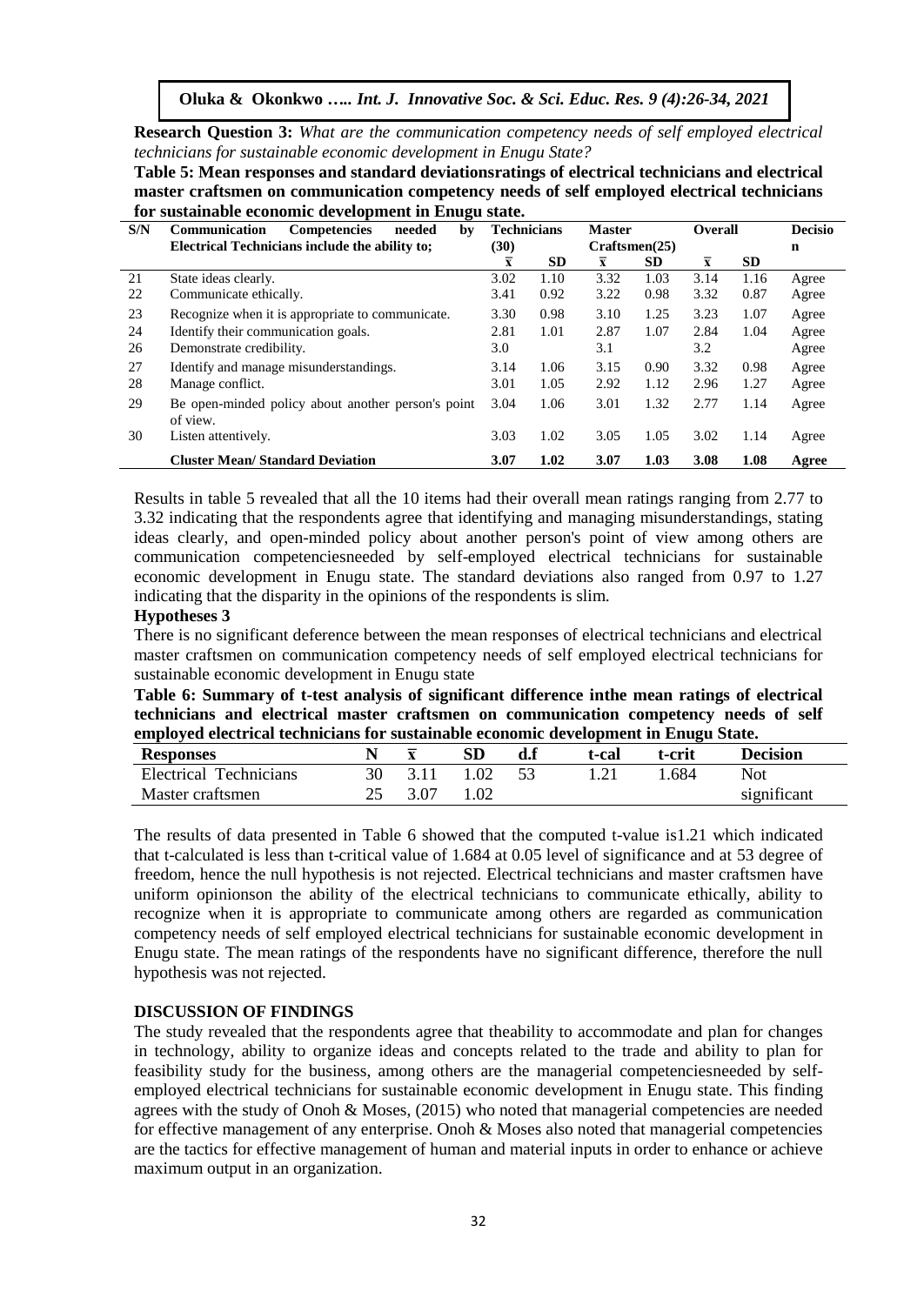The study also showed that the respondents agreed that theability to audit financial information, ability to analyze figures, and ability to keep and financial statements among others was the accounting competencies needed by self-employed electrical technicians for sustainable economic development in Enugu state. This finding agrees with the study of Onoh (2013) in Ezeabii, Oluka & Moses (2017), who referring to accounting skills, noted that an entrepreneur's success is measured by how profitable the enterprise or firm is and the growth it has recorded over the years. Ezeabii, etal maintained that for one to achieve this needed success, that the accounting records on the day to day running of the enterprise must be recorded with regard to their customers, business associates, financial institutions and general prudent financial management.

The study further showed that the respondents agree thatability to communicate ethically, ability to recognize when it is appropriate to communicate among others are communication competenciesneeded by self-employed electrical technicians for sustainable economic development in Enugu state. This result agree with the findings of Onoh & Moses (2015) who noted that ability to state ideas clearly, ability to communicate ethically, ability to identify the communication goals, and ability to demonstrate credibility among others are communication competencies needed by selfemployed electrical technicians for sustainable economic development in Enugu state. Ezeabii, Oluka & Moses (2017) also noted in their study that ability to identify and manage misunderstanding, ability to listen attentively, ability to operate open-minded policy about another person's point of view and ability to select the appropriate medium for communication are some of the communication competenciesneeded by self-employed electrical technicians for sustainable economic development in Enugu state.

## **CONCLUSION**

Entrepreneurial competencies are prerequisite for the success of any economic venture. This study and its findings on the competency needs of self employed electrical technicians for sustainable economic development in Enugu state revealed that managerial competencies, accounting competencies and communication competencies among others are entrepreneurial competencies needed by self-employed electrical technicians for sustainable economic development in Enugu state.

## **RECOMMENDATIONS**

Based on the findings of this study, the following recommendations are made;

- 1. Governments should establish skills acquisition centres where the products of technical colleges, colleges of Education and polytechnics are to be equipped with entrepreneurial competencies like managerial, accounting and communication competencies and the likes for the sustainable economic development of Enugu state.
- 2. The stakeholders of education should make entrepreneurship studies a core course in technical colleges and polytechnics in other to equip technical education recipients with the required entrepreneurial competencies blended with technical expertise for self-employment to achieve sustainable economic development in Enugu state.
- 3. The federal and State Governments should organize the skills acquisition centers to become a continuum on graduation from .schools to reduce unemployment and encourage selfemployment at the end of the training.

## **REFERENCES**

- Akpomi, M.E. (2009). Achieving Millennium Development Goals (MDGs) Through Teaching Entrepreneurship Education in Nigeria Higher Institutions. *European Journal of Social Science, 4 (3) 34-39*
- Alio, A.N. (2008) *Fundamentals of Educational Research*, Enugu; Samireen Nig Ltd.
- Ekwe, C.E. (2009). Challenges of Vocational Education in the Present Day Nigeria. *Journal of vocational Education 3 (9).*
- Eli, D. (2017). Green Metrics: Common Measures of Sustainable Economic Development *International Economic Development council paper*